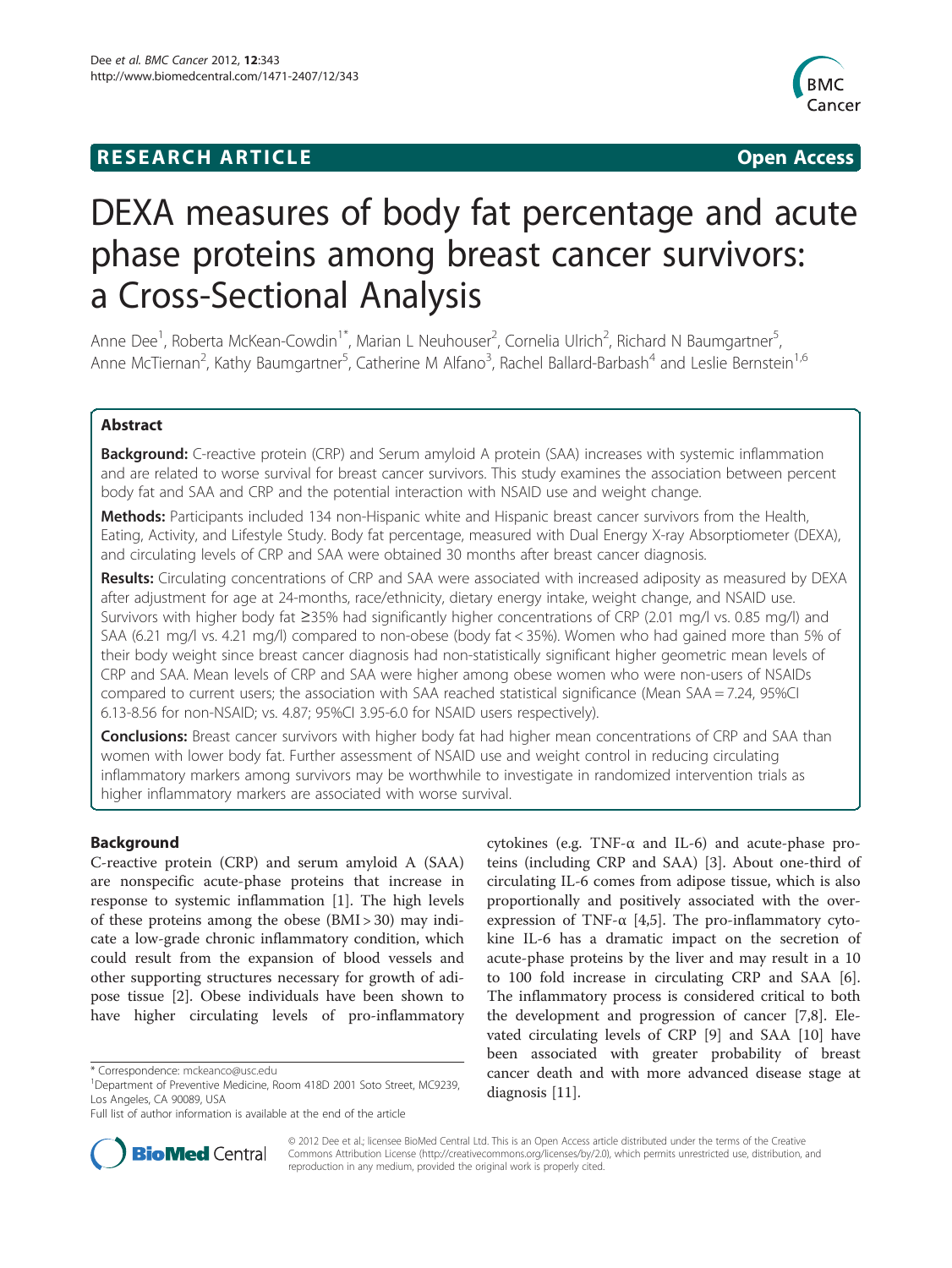Previous studies evaluating the relationship between adiposity and concentrations of CRP and SAA have used anthropometric measures of obesity including body mass index (BMI,  $\text{kg/m}^2$ ), waist circumference, and bioelectrical impedance  $[2,12-14]$  $[2,12-14]$ . One small  $(N = 61)$  study of obese, white women found a positive association (p < 0.005) between plasma CRP and total body fat mass using Dual Energy X-ray Absorptiometry (DEXA) [\[15](#page-8-0)]. In our analysis, we measured body fat among breast cancer cases selected irrespective of weight. We selected DEXA as our primary measure of adiposity as it provides a highly valid and reliable estimate of total body fat in postmenopausal women, because it incorporates measures of bone mineral mass, lean soft tissue, and fat mass [\[16,17\]](#page-8-0).

We investigated the relationship between body fat percentage and systemic inflammatory markers among a sample of Hispanic and non-Hispanic White breast cancer survivors enrolled in the HEAL (Health, Eating, Activity and Lifestyle) Study by using fat percentage assessed by DEXA and CRP/SAA measurements from samples taken at the same assessment. We explored whether the association between obesity and CRP/SAA in breast cancer survivors differs by modifiable lifestyle factors, such as weight change, or use of NSAIDs. While the biological mechanism is not known, elevated concentrations of post-diagnostic serological CRP and SAA and high post-diagnostic BMI have been associated with poor prognosis in breast cancer patients [\[10,18](#page-8-0)], therefore it is important to understand the factors that potentially influence these protein levels in breast cancer survivors.

# Methods

# Study population

The data for this analysis were collected for the HEAL Study, a population-based prospective cohort of breast cancer survivors which includes women who were diagnosed with in-situ to stage IIIa breast cancer from 1996 through 1999. Baseline data were collected within the first year after diagnosis, on average 7.5 months post diagnosis and follow-up data were collected approximately 24 months after baseline. The HEAL study included 1,183 women, 18 years of age or older, who were identified through the Surveillance, Epidemiology, and End Results (SEER) registries in New Mexico, Los Angeles County, California and western Washington. Of these, 615 women were recruited from New Mexico, 202 from Washington and 366 from Los Angeles. This observational study was designed to evaluate the independent roles of sex-hormones, diet, weight, physical activity, genetics, and other factors on post-diagnostic breast cancer prognosis and survival. Details of study design and recruitment procedures have been described

previously [[12](#page-8-0),[19,20](#page-8-0)]. The study was conducted at participating centers with the approval of respective Institutional Review Boards according to an assurance filed and approved by the U.S. Department of Health and Human Services.

The current analysis was restricted to a sub-set of HEAL participants who had body composition measured by DEXA approximately 24 months following the initial assessment when most women had completed breast cancer treatment. Measurements of inflammatory markers (CRP/SAA) were tested at 24 months follow-up, but not at baseline. Of the 1,183 HEAL participants, 608 women completed DEXA at baseline and funds were available to conduct DEXA measurements on 155 of these patients (135 from New Mexico, 20 from Washington) at the 24 month follow-up examination. The 134 women eligible for this analysis included 17 from Washington and 117 from New Mexico who were self-identified as non-Hispanic White  $(n = 105)$  or Hispanic  $(n = 29)$ . A flowchart showing reasons for exclusion is shown in Figure [1.](#page-2-0)

### Clinical variables

Trained staff at the respective study centers obtained waist and hip circumferences (in centimeters) at baseline and at the 24 month follow-up visit. Waist circumference was measured just above the superior margin of the iliac crests. Hip circumference was measured at the maximal posterior projection of the buttocks.

Body fat mass was measured using DEXA for the New Mexico and western Washington study centers at baseline and at the 24 month follow-up examinations. The Los Angeles Study center did not obtain DEXA measures. A whole body DEXA scan uses the differential attenuation of two low dose x-ray beams to partition total body mass into bone, lean and fat soft tissue components based on established mass-attenuation constants for bone mineral and lipid. Percent body fat is calculated using the bone, lean, and fat mass to estimate total fat mass divided by measured weight x 100. Measurements were taken from participants in New Mexico using the Lunar model DPX (GE Medical Systems, Milwaukee, WI) and in Washington using the Hologic model QDR 1500 (Hologic Inc, Waltham, MA). The technical error of precision for the measurement of fat mass using these devices is approximately 1.5% [\[21](#page-8-0)]. Furthermore, we calculated BMI using height and weight measured at the same time as the DEXA was performed at baseline and at 24 months of follow-up.

Circulating concentrations of CRP and SAA were measured by latex-enhanced nephelometry using highly sensitive assays on the Behring Nephelometer II analyzer (Dade Behring Diagnostics, Deerfield, IL) at the University of Washington. Tests were completed using fasting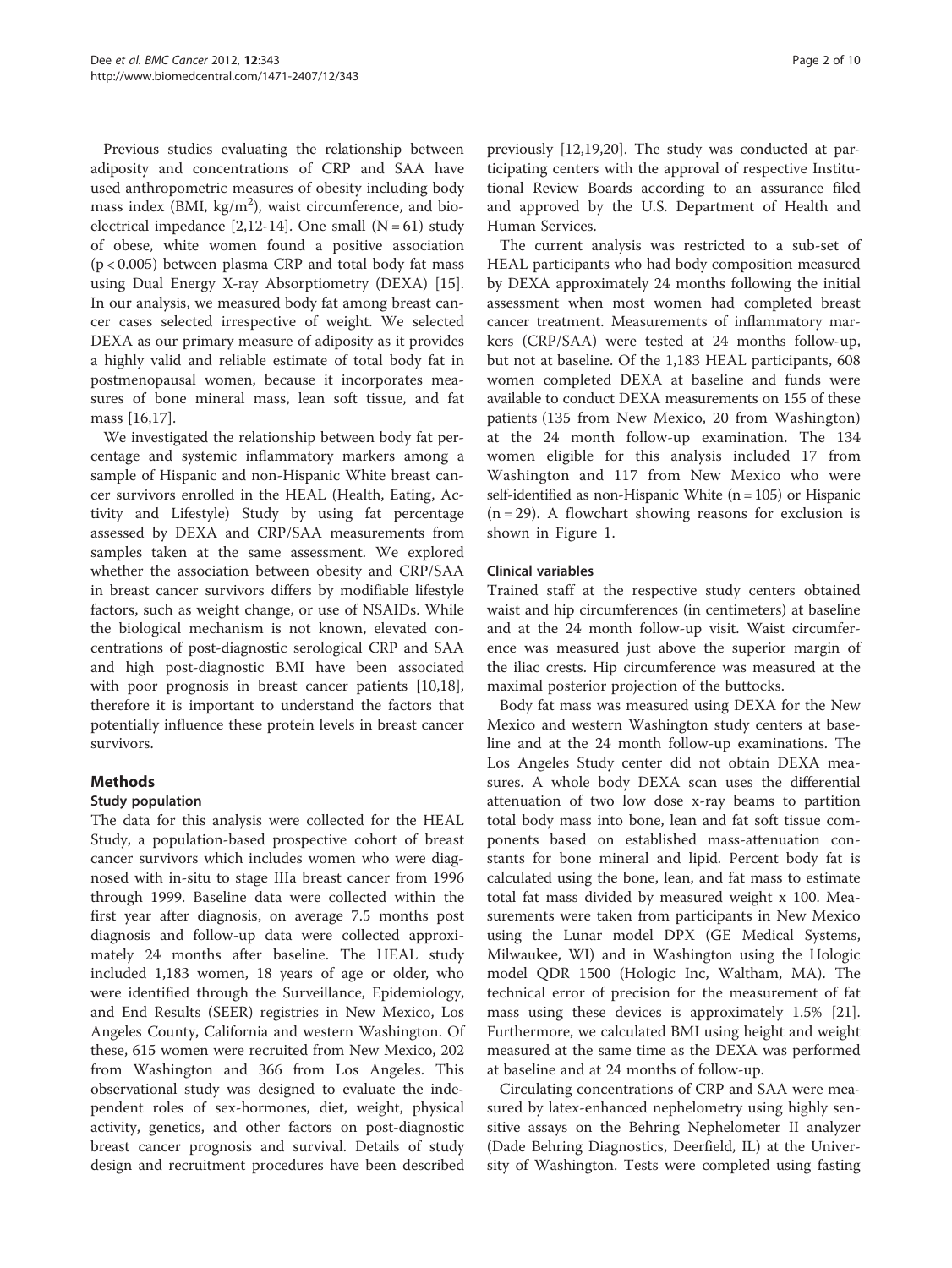<span id="page-2-0"></span>

blood samples collected at the 24 month follow-up assessment. Each sample was processed within 3 hours of collection and stored at −70° to −80°C until analysis. Interassay coefficients of variation were 5% to 9% for CRP and 4% to 8% for SAA. The lowest detectable value for CRP is 0.2 mg/L; the lowest for SAA is 0.7 mg/L. The control materials that were included with assay batches for quality control purposes came from Bio-Rad Laboratories (Hercules, CA).

#### Questionnaire variables

In-person interviews (New Mexico) and self-administered questionnaire forms (Washington) provided information on demographics, dietary intake, menopausal status, smoking status, disease history (arthritis, chronic lung disease, diabetes, heart attack, heart failure, hypertension, other cancers) and current use of any over the counter or prescription NSAIDs at the 24-month follow-up survey. Cancer treatment history, including history of radiation, chemotherapy and tamoxifen use, was obtained through

medical record review, participants' SEER records, or responses to the questionnaire. Weight gain is defined as an increase of more than 5% in body weight from the baseline to the follow-up exam and weight loss is defined as decrease of more than 5% in body weight from baseline to follow-up at 24 months [[22](#page-9-0)].

Physical activity was assessed using the Modifiable Activity Questionnaire developed by Kriska and colleagues [[23\]](#page-9-0). The type, duration, and frequency of activities performed in the past year were evaluated at the baseline and at the 24 month assessment. Hours of activity per week for each activity type were calculated by multiplying the frequency of each activity by the duration. Activities were further classified by intensity – light (<3 METs), moderate (3–6 METs) or vigorous (>6 METs) – based on the assignment of MET values to activities by the Compendium of Physical Activities [[24](#page-9-0)]. A metabolic equivalent task (MET) is defined as the ratio of the associated metabolic rate for a specific activity divided by the resting metabolic rate (RMR). A summary measure of activity duration and intensity (restricted to moderate intensity and vigorous intensity exercise activities and defined as the sum of each activity's MET value times hours per week) was created and used.

Energy intake was estimated using data from the Women's Health Initiative food frequency questionnaire and the nutrient database from the University of Minnesota's Nutrition Coordinating Center's Nutrition Data Systems for Research (NDS-R, version 2005) [\[25](#page-9-0)]. Women at the New Mexico study site were asked their usual dietary intake in the preceding year, while women at the Washington site were asked about their intake in the preceding month.

#### Statistical analyses

Values of CRP and SAA were logarithmically transformed due to the skewed distribution of the data. Geometric means and 95% confidence intervals (CI) were calculated for CRP and SAA concentrations by obesity status as defined by DEXA measurements (<35% versus ≥35% body fat [\[26\]](#page-9-0)). β coefficients and 95% CIs were calculated from linear regression models to assess the associations between percent body fat and continuous values of CRP and SAA. Age, race/ethnicity, NSAID use at 24 month follow-up assessment; menopausal status at 24 month follow-up; history of chemotherapy, arthritis, hypertension, smoking, alcohol intake, energy intake at 24 month follow-up assessment; weight change between baseline and 24 month follow-up assessments; study center; physical activity at 24 month follow-up assessment, and change in physical activity between baseline and 24 month follow-up assessment were considered as potential effect modifiers and confounders in the models. All final models were adjusted for age at 24-months,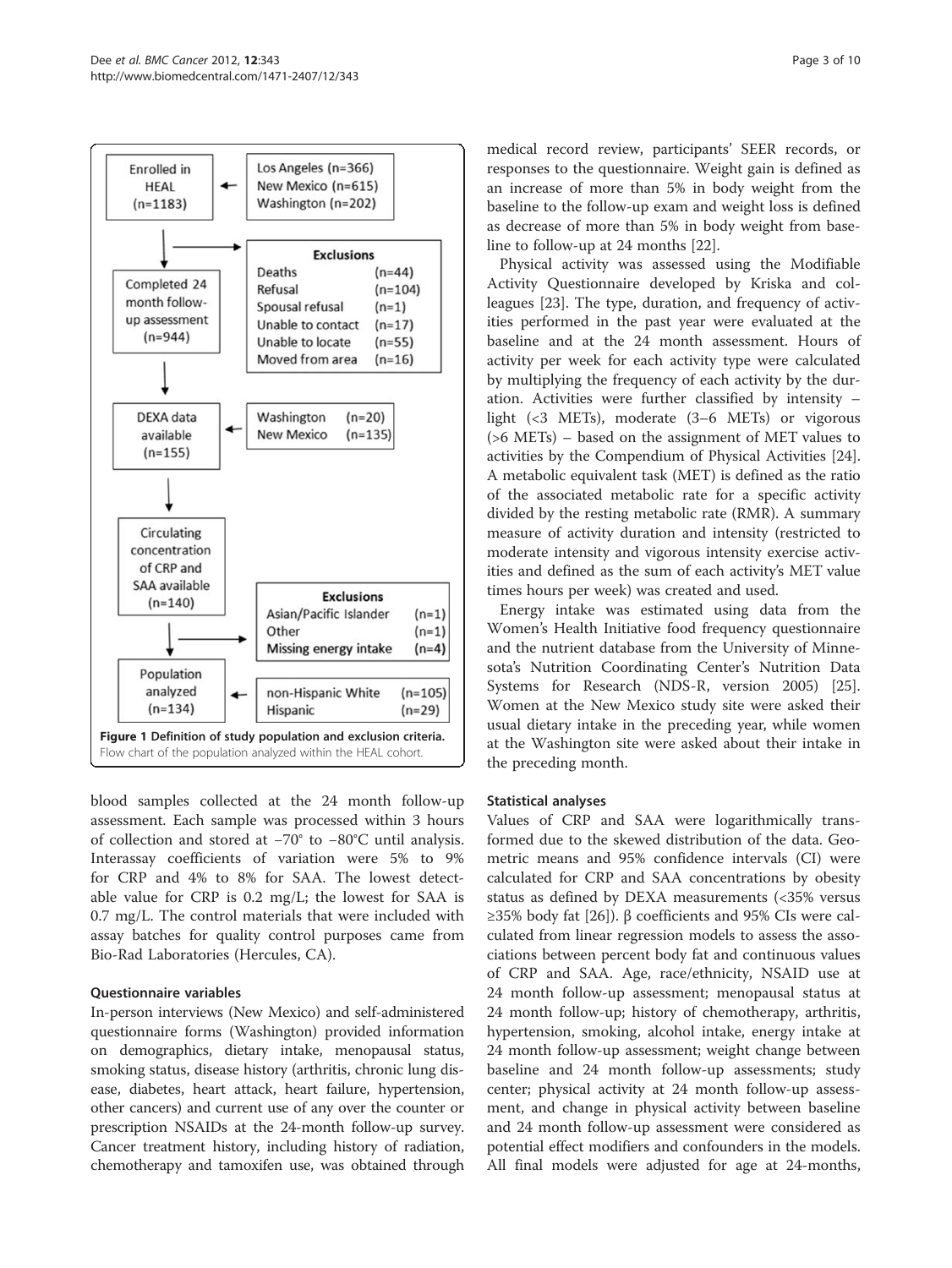race/ethnicity, dietary energy intake (kcal/day continuous), weight change (kg continuous), and NSAID use (yes/no). Other covariates were not included in the final model as they did not substantially affect our results with the exception of history of arthritis in the models for SAA. The Scheffé multiple comparison procedure (overall p < .05) was used to compare differences across groups.

Participants were classified as obese if their body fat percentage was equal to or greater than 35%, which is the standard used by most clinicians [\[26](#page-9-0)]. It has been described as approximately equivalent to a BMI of 25 kg/m<sup>2</sup> or above in white women ages  $40-59$  years, however older women may have higher percent body fat associated with the same BMI [\[27](#page-9-0)]. Physical activity cutpoints are based on recommended activity for weight maintenance in METS (<13MET hr/wk, 13-26MET hr/wk, >26MET hr/wk) [\[28](#page-9-0)]. Smoking history at the 24 month follow-up assessment was classified as never smoked, smoked ≤6 months ago, and smoked >6 months ago, as we suspected that time since cessation of smoking might influence CRP or SAA levels at blood draw. Alcohol consumption at the 24 month follow-up assessment was defined as none, <10gm of alcohol, and >10gm of alcohol per day [[29\]](#page-9-0).

Regression analyses were used to determine the associations between CRP or SAA and BMI as well as to determine the associations between CRP or SAA and DEXA. The results for these two different anthropomorphic measures were compared. Correlations of continuous BMI values and percent body fat values measured by DEXA with  $log_e(CRP)$  and  $log_e(SAA)$  were examined. Statistical analyses were performed using SAS version 9.2 (SAS Institute Inc, North Carolina, USA).

# Results

Table [1](#page-4-0) shows that breast cancer patients who were obese (i.e., body fat >35%) were more likely to be older ( $p < .0001$ ), post-menopausal ( $p < .0001$ ) withlarger average hip circumference  $(p < .0001)$  and larger average waist circumference  $(p < .0001)$  than women who were not obese. Despite these differences, there is an overlap in the weight ranges for the non-obese and obese (body fat  $>35\%$ ; the ranges were 46.0 kg - 71.0 kg and 51.0 kg-104 kg, respectively. An overlap in weight is also observed when stratifying based on BMI (obese >30 BMI) the range for the non-obese is 17.4 kg/m<sup>2</sup>- 30.2 kg/m<sup>2</sup> and for the obese, 20.9 kg/m<sup>2</sup>- 42.2 kg/m<sup>2</sup>.

History of arthritis  $(p < .0001)$  and hypertension  $(p = 0.04)$  were significantly associated with obesity but there were no differences in several other conditions (i.e. chronic lung disease, diabetes, heart attack or heart failure, and hypertension) that were not common in the study population (data not shown). Obesity status was not associated with demographic or lifestyle factors including alcohol consumption, smoking history, or education level (data not shown) and, the proportions of obese and non-obese survivors who gained 5% or more of their bodyweight over the two year follow-up period were similar (25.3% vs. 25.6%). Neither tamoxifen therapy nor past treatment with chemotherapy was associated with obesity status. However, obese women were more likely to report current use of any prescription or over the counter NSAID at the 24 month follow-up assessment ( $p = .02$ ).

Geometric mean CRP concentrations were significantly higher among obese than non-obese women (Table [2](#page-5-0)). In this table, stratum specific geometric means labeled with different numbers (1–3) are statistically significantly different from one another based on Scheffé multiple comparison procedures; values for CRP and SAA were tested separately. Obese women had higher CRP values than non-obese women among those who did not use NSAIDS compared to those who used NSAIDS. In the same way, women who gained weight from baseline to the 24-month follow-up assessment had higher mean levels of CRP than women who did not gain weight; however, these differences did not reach statistical significance. No significant differences were observed by smoking history, physical activity, or caloric intake (data not shown). We observed a dose–response relationship between CRP and tertile of percent body fat in all women (i.e. not obese and obese) combined  $(p < .001$ , data not shown). The significant positive trend persisted after adjustment for NSAID use, level of caloric intake, and history of arthritis (data not shown).

Similar to our findings for CRP, geometric mean levels of SAA were significantly higher for obese than non obese participants (Table [2](#page-5-0)). Further, mean SAA concentrations were significantly higher among obese women not taking NSAIDs compared to women taking them. Higher geometric mean concentrations of SAA also were found for women who gained weight from baseline to the 24-month assessment, but these associations did not reach statistical significance. These associations were not significantly altered in a model that additionally adjusted for study site (data not shown). The associations observed were similar when using an obesity cut-point of ≥ 41% body fat as proposed by Gallgather et al. (data not shown) [\[27](#page-9-0)].

Figure [2](#page-5-0) presents the plot for  $log_e$  (CRP) versus percent body fat centered on the mean. We observed an approximate linear relationship between  $log_e$  (CRP) and percent body fat, both in an unadjusted model and after adjusting for age, energy intake, weight difference, race/ ethnicity and NSAID use. Our linear regression model indicates that the estimated CRP increases by 1.07 mg/L for each 1% increase in body fat beyond the mean. At the mean percent body fat of 38.9%, the estimated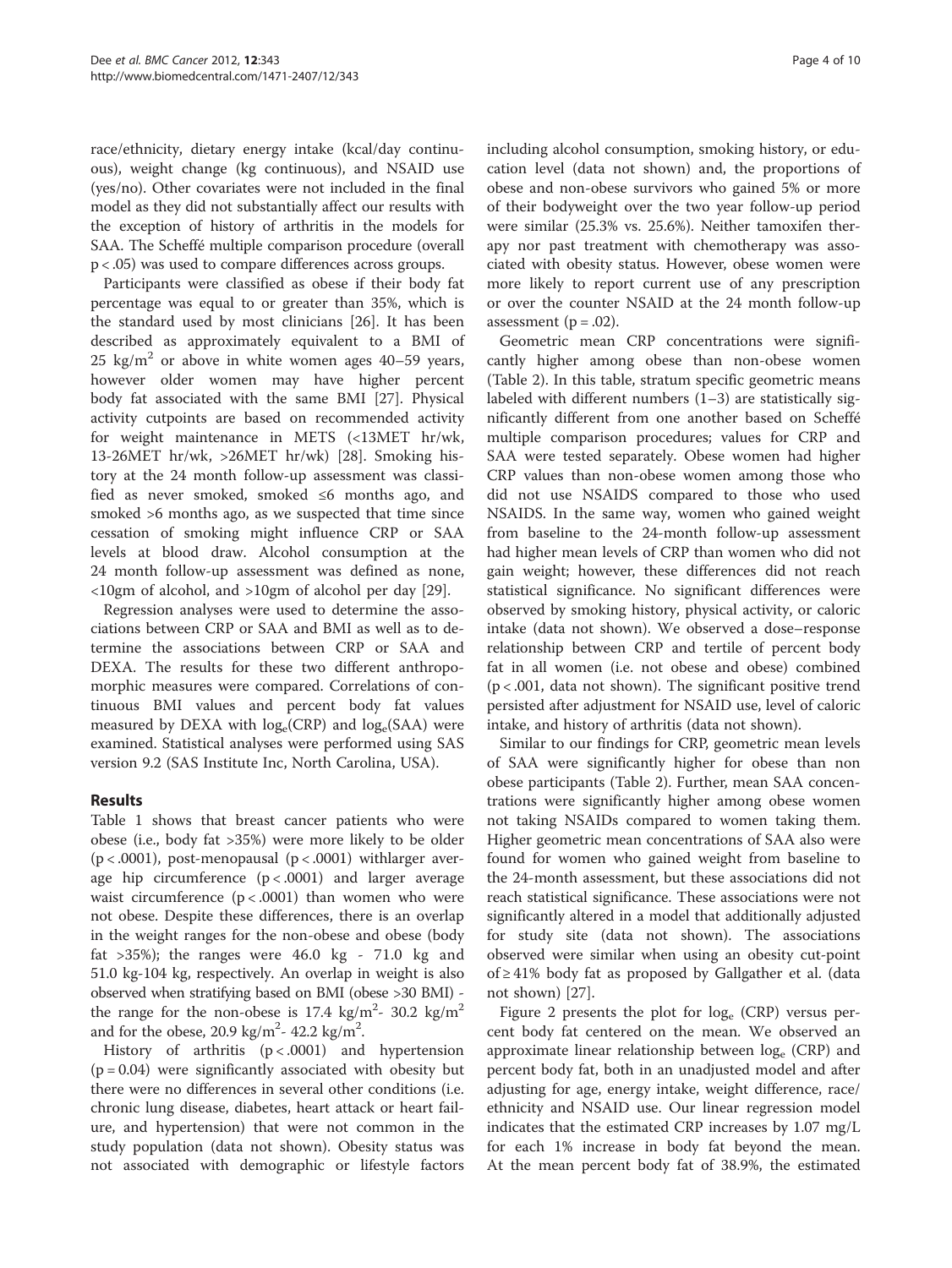#### <span id="page-4-0"></span>Table 1 Descriptive characteristics of 134 female breast cancer survivors in HEAL Study

|                                                                        | Not obese<br>$(n = 39)$ | Obese <sup>a</sup><br>$(n = 95)$ | p-value |
|------------------------------------------------------------------------|-------------------------|----------------------------------|---------|
| Characteristics at 24 month post-diagnosis assessment                  |                         |                                  |         |
| CRP (mg/L), Mean (SD)                                                  | 1.2(1.5)                | 3.4(3.7)                         | < .0001 |
| SAA (mg/L), Mean (SD)                                                  | 4.2(2.2)                | 9.3 (17.9)                       | 0.008   |
| Age at assessment, Mean (SD)                                           | 53.2 (8.8)              | 61.4(10.3)                       | < .0001 |
| Postmenopausal <sup>b</sup> - yes, $n$ (%)                             | 18 (52.6)               | 81 (91.0)                        | < .0001 |
| Weight (kg) <sup>c</sup> , Mean (SD)                                   | 58.9 (7.2)              | 74.3 (12.1)                      | < .0001 |
| <b>BMI (kg/m<sup>2</sup>),</b> Mean (SD)                               | 21.9(2.5)               | 28.4 (4.3)                       | < .0001 |
| Percentage of body fat, Mean (SD)                                      | 29.7(5.0)               | 42.6 (4.7)                       | < .0001 |
| Hip Circumference (cm), Mean (SD)                                      | 96.0(5.5)               | 110(9.3)                         | < .0001 |
| Waist (cm), Mean (SD)                                                  | 74.2 (7.2)              | 92.4 (11.2)                      | < .0001 |
| Weight Change, n (%)                                                   |                         |                                  | 0.06    |
| Loss                                                                   | 7(18.0)                 | 5(5.3)                           |         |
| No Change <sup>d</sup>                                                 | 22 (56.4)               | 66 (69.5)                        |         |
| Gain                                                                   | 10(25.6)                | 24 (25.3)                        |         |
| Physical Activity (MET hrs/week), n (%)                                | 44.7 (45.4)             | 28.2 (24.9)                      | 0.04    |
| Change in Physical Activity since baseline <sup>e</sup> (MET-hrs/week) | 6.7(29.5)               | $-5.3(31.6)$                     | 0.04    |
| <b>History of Arthritis</b> – yes, $n$ (%)                             | 5(12.8)                 | 50 (52.6)                        | < .0001 |
| <b>Hypertension</b> <sup>f</sup>                                       | 6(15.4)                 | 31 (33.0)                        | 0.04    |
| Past and current medication use - yes, n (%)                           |                         |                                  |         |
| Tamoxifen <sup>9</sup>                                                 | 14 (35.9)               | 41 (43.2)                        | 0.44    |
| <b>NSAID</b>                                                           | 8(20.5)                 | 40 (42.1)                        | 0.02    |
| Chemotherapyh                                                          | 9(23.1)                 | 19 (20.0)                        | 0.69    |

<sup>a</sup> Obese ≥35% Body Fat, not obese < 35% Body Fat.<br><sup>b</sup> I non obese and 6 obese excluded due to unknown menopausal status.

<sup>c</sup> Weight at follow-up is taken at the second DEXA measurement.

<sup>d</sup> Weight change within 5% change in body weight since baseline.

Baseline is approximately 6 months post-diagnosis. Follow-up is approximately 30 months post-diagnosis.

<sup>f</sup> 1 obese participant answered "Don't know" and was excluded.

<sup>9</sup> Current use of tamoxifen or over the counter or prescription non-steroidal anti-inflammatory drug (NSAID).

h 2 non-obese participants refused to answer and were excluded.

CRP based on the adjusted model is 1.6 mg/L. The slopes (βs) for the unadjusted and adjusted models were similar.

Figure [3](#page-6-0) presents the plot for loge (SAA) versus percent body fat centered on the mean; we found that for every 1% increase in body fat above the mean, estimated SAA increased 1.03 mg/L. At the mean body fat percentage of 38.9%, the estimated SAA is 5.6 mg/L.

Table [3](#page-6-0) describes the β coefficients and 95% confidence intervals (CIs) for the regression models describing the relationship between percent body fat and loge (CRP) and log<sub>e</sub> (SAA). The β coefficients represent the increase in loge (CRP) or loge (SAA) per 1% increase in body fat. The values for the overall model and those stratified by NSAID use, history of arthritis, and weight change are shown. No significant interaction was found between percent body fat and NSAIDS, history of arthritis, weight change (Table [3](#page-6-0)), or any lifestyle or health-related factor. When we

stratified by recent NSAID use, we found a greater increase in loge (CRP) for each 1% increase in body fat for women who did not take NSAIDs compared with women who did. The results for log<sub>e</sub> (SAA) are generally similar to those described for  $log_e$  (CRP), although the differences in β coefficients are smaller between the strata.

We examined the distribution of acute phase proteins  $(\log_e$  CRP,  $\log_e$  SAA) by continuous measures of DEXA (% body fat) or BMI (data not shown) all measured at the same follow-up visit. The distributions for percent body fat and BMI were similar, however we observed slightly less clustering of data points for DEXA measures than for BMI, when plotted against the two acute phase proteins. The correlation coefficients for  $log_e$  (CRP) with DEXA were 0.52 (0.39-0.63) compared to 0.47 (0.34-0.60) for BMI. Similarly, the correlation coefficient for log<sub>e</sub> (SAA) were 0.42 (0.27-0.54) for DEXA compared to 0.38 (0.22-0.42) for BMI.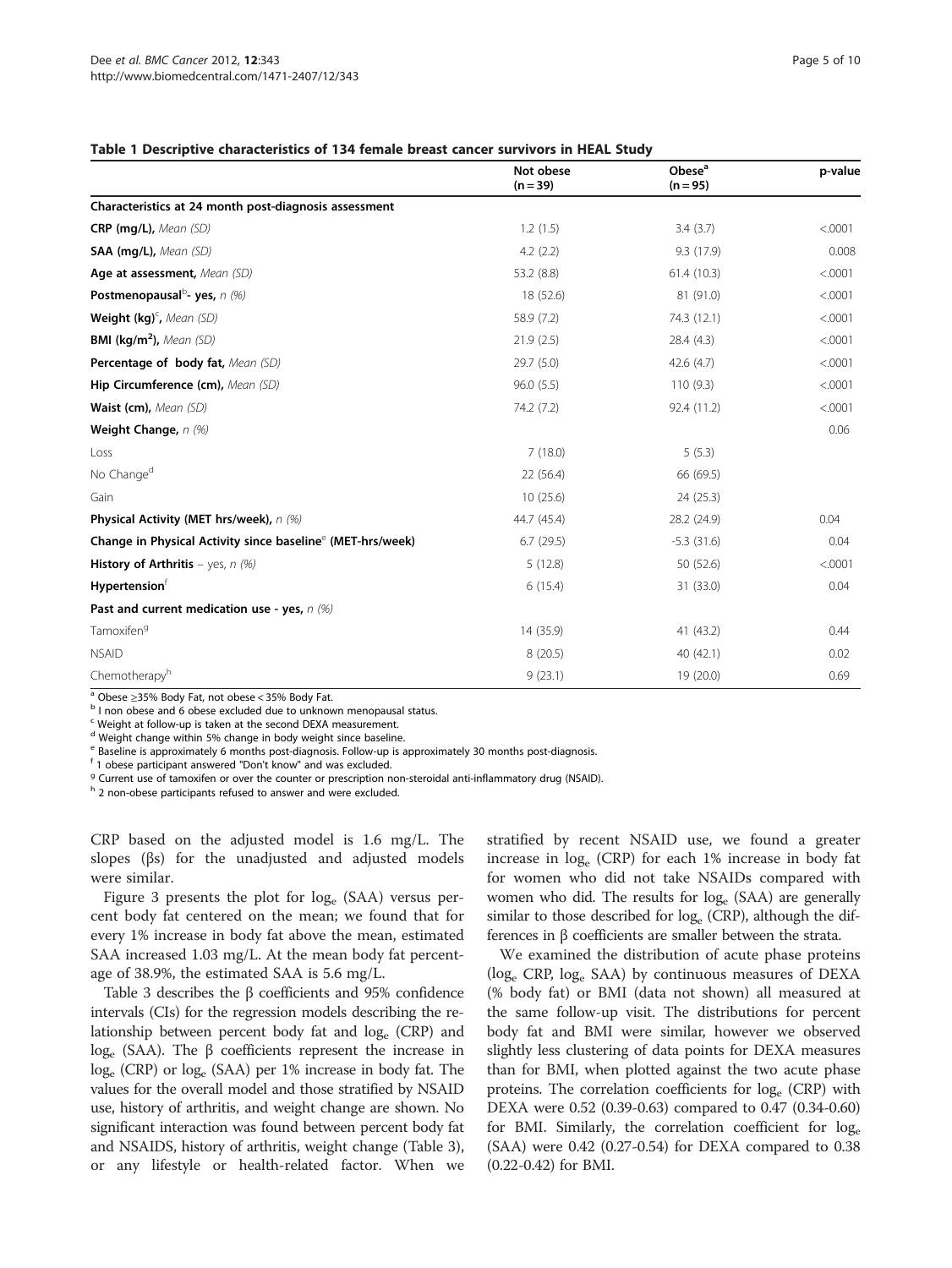| Stratifying variable <sup>a</sup> | CRP Mean (95%CI)                    |                            | SAA Mean (95%Cl)                |                            |  |
|-----------------------------------|-------------------------------------|----------------------------|---------------------------------|----------------------------|--|
|                                   | Not obese $(N = 39)$                | Obese $b$ (N = 95)         | Not obese $(N = 39)$            | Obese $(N = 95)$           |  |
| Overall                           | $0.85$ $(0.61 - 1.20)$ <sup>1</sup> | 2.01 $(1.64 - 2.46)^2$     | 4.21 $(3.34 - 5.30)$            | 6.21 $(5.42 - 7.11)^2$     |  |
| NSAID use $c$                     |                                     |                            |                                 |                            |  |
| No $(n = 31/55)^d$                | $0.84$ $(0.58-1.21)$ <sup>1</sup>   | 2.31 $(1.78-3.00)^2$       | 4.29 $(3.36 - 5.48)$            | 7.24 $(6.13 - 8.56)^2$     |  |
| Yes $(n = 8/40)$                  | 0.99 $(0.49-1.97)^{1,2}$            | 1.64 $(1.20 - 2.23)^{1.2}$ | 4.59 $(2.93 - 7.19)^{1,2}$      | 4.87 $(3.95 - 6.00)^T$     |  |
| History of arthritis              |                                     |                            |                                 |                            |  |
| No $(n = 34/45)$                  | $0.81$ $(0.57-1.17)$ <sup>1</sup>   | 1.89 $(1.41 - 2.52)^2$     | 3.70 $(2.93-4.67)$ <sup>1</sup> | 5.37 $(4.46 - 6.47)^{1,2}$ |  |
| Yes $(n = 5/50)$                  | $0.91 (0.38 - 2.18)^{1,2}$          | $2.19$ $(1.65 - 2.90)^2$   | 4.06 $(2.31 - 7.16)^{1.2}$      | 7.75 $(6.46 - 9.31)^2$     |  |
| Weight Change <sup>e</sup>        |                                     |                            |                                 |                            |  |
| Loss $(n = 7/5)$                  | $0.75$ $(0.36-1.57)^{1,2}$          | 1.96 $(0.81 - 4.78)^{1.2}$ | 3.11 $(1.94 - 4.98)^T$          | 5.27 $(2.97 - 9.35)^{1,2}$ |  |
| No Change ( $n = 22/66$ )         | $0.70$ $(0.46 - 1.07)^T$            | 1.93 $(1.51 - 2.47)^2$     | 4.28 $(3.23 - 5.67)^{1,2}$      | 5.88 $(4.99 - 6.92)^{1,2}$ |  |
| Gain ( $n = 10/24$ )              | 1.12 $(0.59 - 2.12)^{1.2}$          | 2.50 $(1.69-3.69)^2$       | 4.51 $(2.97 - 6.86)^{1,2}$      | 7.81 $(6.07 - 10.04)^2$    |  |

#### <span id="page-5-0"></span>Table 2 Adjusted geometric means and 95% CI of CRP and SAA stratified by obesity status at 24-month follow-up assessment  $(n = 134)$

<sup>a</sup> Scheffé multiple comparison procedure (p < .05) was used to compare differences across groups. For each variable means with different numbers (1-3) are statistically different form one another and evaluated separately for CRP and SAA.<br>CRP means are adjusted for age, race/ethnicity, energy (kcal), NSAID (yes/no), and weight difference (kg), SAA means are additionally adjus

b Obese ≥35% Body Fat, not obese < 35% Body Fat.<br>
Current use of over-the-counter or prescription non-steroidal ant-inflammatory drugs (NSAID). Adjusted for age, ethnicity, energy (kcal), weight difference (kg).<br>
<sup>d</sup> Sam

The same formatting in describing sample size is used for other strata.

<sup>e</sup> Adjusted for age, ethnicity, energy (kcal), NSAID (yes/no). Weight gain is >5% increase in bodyweight since baseline and weight loss is >5% decrease since baseline.

# Discussion

In this cohort of breast cancer survivors, we found a significant association between acute phase proteins (CRP or SAA) and adiposity as measured by DEXA. Women with higher measures of adiposity had higher CRP and SAA concentrations compared to women with lower

adiposity regardless of lifestyle or medical factors. Our analysis indicates that percent body fat as measured by DEXA is a strong predictor of CRP and SAA levels. Furthermore, our data suggest recent use of NSAIDS modifies the observed association of adiposity with acute phase proteins. We found that obese women who

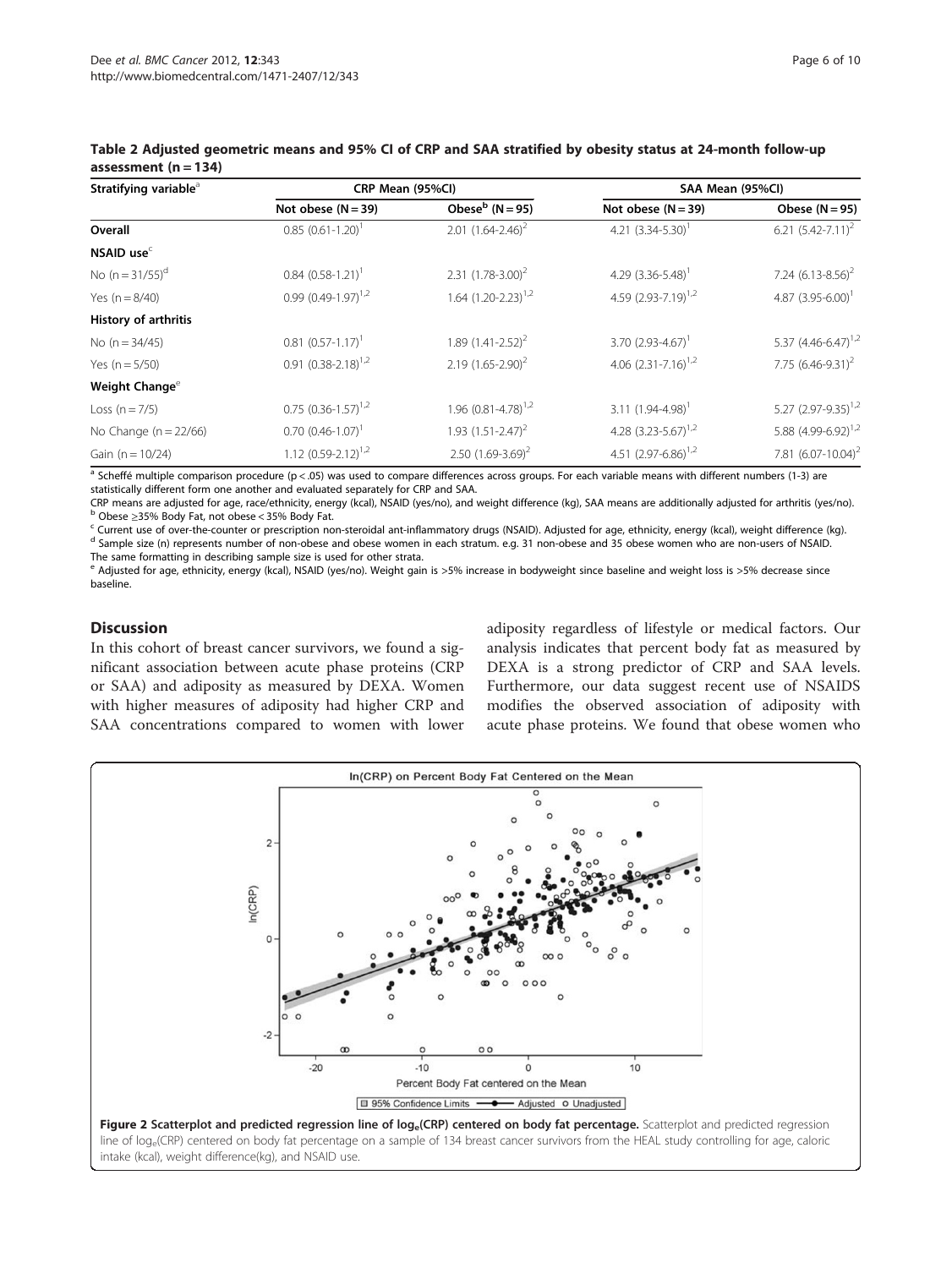<span id="page-6-0"></span>

recently used NSAIDs had significantly lower geometric mean concentrations of SAA than women who did not use NSAIDS. A similar pattern was found for CRP, although the association did not reach statistical significance. The potential modifying effects of weight change did not reach statistical significance for SAA or CRP, perhaps because small numbers of women in some of the strata limited statistical power.

DEXA may provide a more accurate measure of body fat for studies of acute phase proteins than other anthropometric measures because DEXA can distinguish between bone, muscle and fat mass [\[30](#page-9-0)]. The accuracy of BMI as a measure of percent body fat may vary by

age, gender, race or ethnicity and physical conditioning. It is an overall measure of body mass and does not provide measures of body composition. Thus, there is no absolute cross-tabulation for the DEXA definition of fat by standard BMI. Body fat determined through clinical measures of bio-impedance also may be less reliable than DEXA, as the measure tends to underestimate adiposity [[16](#page-8-0),[17](#page-8-0)]. Additionally, while BMI, waist-hip ratio, and waist circumference have been used as indicators of body fatness, these measurements were found to be more closely correlated with each other than with body fatness measured by DEXA based on data from a nationally representative US population sample (National

|                                    | $log_e(CRP)$ |           |                 | $log_e(SAA)$  |          |           |                 |               |
|------------------------------------|--------------|-----------|-----------------|---------------|----------|-----------|-----------------|---------------|
|                                    | β            | <b>SE</b> | 95%Cl           | p interaction | β        | <b>SE</b> | 95%CI           | p-interaction |
| Full Model <sup>a</sup>            | 0.068        | 0.012     | (0.04, 0.09)    |               | 0.032    | 0.008     | (0.02, 0.05)    |               |
| NSAID use $(n=48)^{b}$             | 0.037        | 0.027     | $(-0.02, 0.09)$ | 0.13          | $-0.005$ | 0.023     | $(-0.05, 0.04)$ | 0.16          |
| No NSAID use $(n = 86)$            | 0.076        | 0.013     | (0.05, 0.10)    |               | 0.032    | 0.008     | (0.02, 0.05)    |               |
| History of arthritis $(n = 55)$    | 0.057        | 0.024     | (0.01, 0.11)    | 0.08          | 0.037    | 0.018     | (0.00, 0.07)    | 0.45          |
| No History of arthritis $(n = 79)$ | 0.069        | 0.015     | (0.04, 0.10)    |               | 0.02     | 0.009     | (0.00, 0.04)    |               |
| Weight Change <sup>c</sup>         |              |           |                 | 0.53          |          |           |                 | 0.53          |
| Loss $(n=12)$                      | 0.128        | 0.229     | $(-0.43, 0.69)$ |               | $-0.029$ | 0.065     | $(-0.19, 0.13)$ |               |
| Same $(n=88)$                      | 0.079        | 0.013     | (0.05, 0.10)    |               | 0.034    | 0.008     | (0.02, 0.05)    |               |
| Gain $(n=34)$                      | 0.048        | 0.026     | $(-0.01, 0.10)$ |               | $-0.009$ | 0.023     | $(-0.06, 0.04)$ |               |

Table 3 Linear regression models for  $log_e(CRP)$  and  $log_e(SAA)$  on body fat percentage overall and stratified (n = 134)

<sup>a</sup> log<sub>e</sub>(CRP) model is adjusted for age, ethnicity, energy (kcal), NSAID (yes/no), and weight difference(kg). log<sub>e</sub>(SAA) model is additionally adjusted for arthritis

(yes/no).<br><sup>b</sup> Current use of over-the-counter or prescription non-steroidal ant-inflammatory drugs (NSAID). Adjusted for age, race/ethnicity, energy (kg) weight difference (kg).<br><sup>c</sup> Adjusted for age, energy (kcal), NSAID (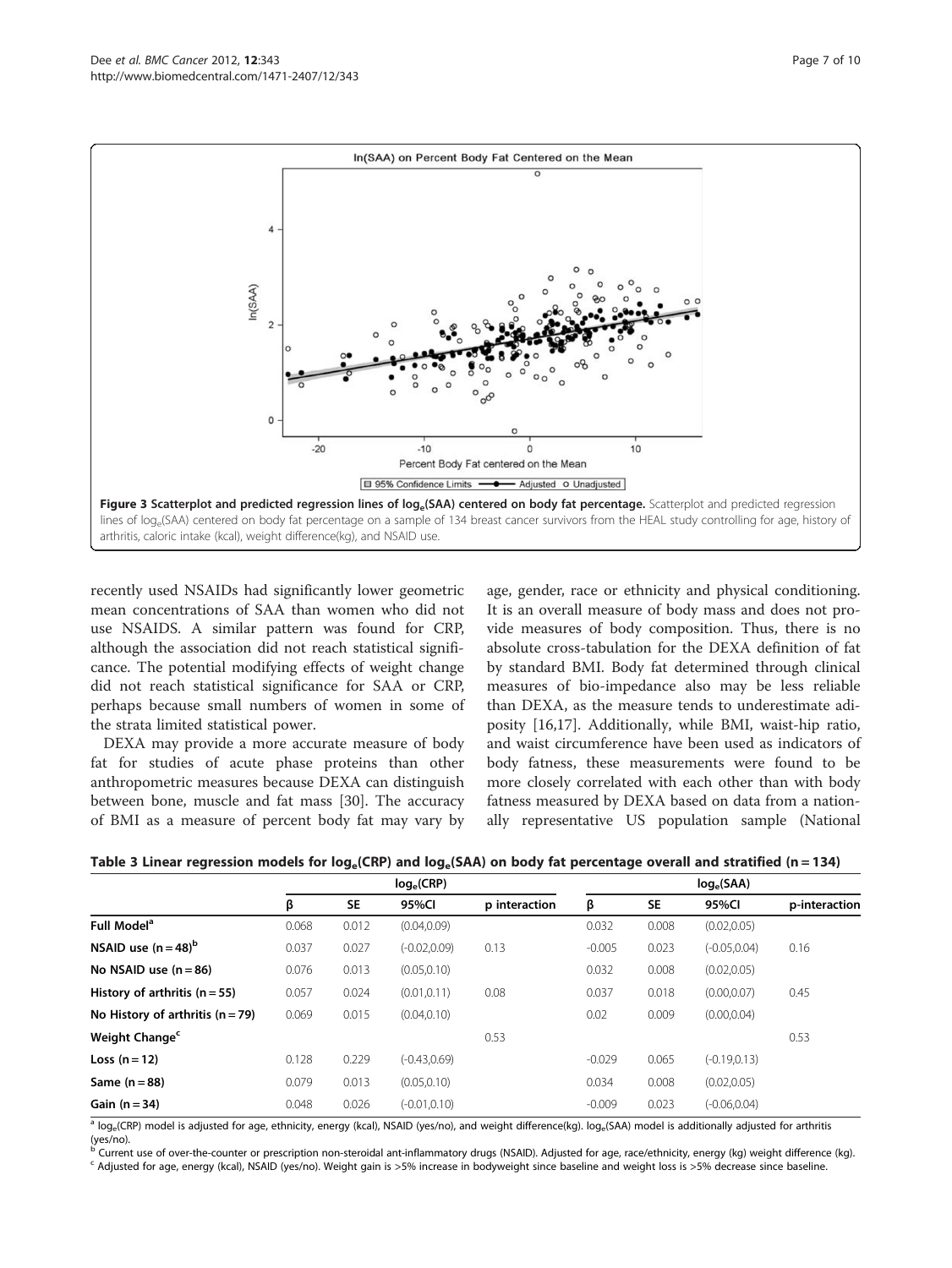Health and Nutrition Examination Survey) [\[16\]](#page-8-0). In our HEAL sample, we were not able to distinguish differences in correlation between acute phase proteins (i.e. CRP or SAA) and DEXA or BMI, possibly due to the small sample.

The association between acute phase proteins and adiposity we found is consistent with earlier reports based on anthropometric measures that found increased adiposity was significantly correlated with elevated levels of CRP and SAA among breast cancer patients [\[14](#page-8-0)[,31](#page-9-0)]. A previous study of HEAL participants  $(n = 741)$  using anthropometric measures (BMI, waist circumference) found significant associations between BMI and inflammatory proteins [[14\]](#page-8-0). The association of percent body fat with levels of acute phase proteins suggests that circulating inflammatory markers are associated with greater adiposity and not just greater weight.

We also found a suggestive association between weight gain and circulating acute phase proteins in our sample. If this association is causal, weight control or weight loss may be one mechanism for controlling elevated levels of circulating inflammatory proteins in breast cancer survivors. However, one concern related to unmonitored weight loss in breast cancer survivors is sarcopenia [\[32](#page-9-0)], and the potential impact of concomitant fat and muscle loss on survival. In HEAL participants, sarcopenic women were approximately 3 times as likely to die from any cause and 2 times as likely to die from breast cancer as women without sarcopenia [[33](#page-9-0)]. Therefore, any efforts to maintain or lose weight would need to focus on retaining lean body mass while maintaining or losing body fat [\[32,34](#page-9-0)].

In the literature, weight loss and physical activity have inconsistently been associated with circulating acute phase proteins. A study of obese individuals found that weight reduction following caloric-restriction was associated with reduced plasma CRP levels [[15\]](#page-8-0). One study found that weight loss was associated with a significant reduction in IL-6 levels in both plasma and adipose; the authors also found a non-statistically significant reduction in CRP [\[35\]](#page-9-0). Bochud et al. suggested that the lack of statistical significance with CRP in this study may be due to the short duration of weight loss and the overall small amount of weight lost [[31\]](#page-9-0). However, a subsequent intervention study involving 40 overweight breast cancer survivors showed no association between weight loss and CRP [\[36\]](#page-9-0). With respect to physical activity, it has been indicated that aerobic exercise may be more effective than flexibility or resistance training for CRP reduction [\[37\]](#page-9-0). The absence of differences in effect by physical activity in the current study may be due to our small sample or that the type or level of exercise was not adequately variable to produce a measurable effect. A large proportion of HEAL participants reported high levels of physical activity, such that even the obese participants reported an average of 28.5 MET-hours per week of activity.

Our data suggest that use of NSAIDs may be one way to control circulating levels of CRP/SAA in breast cancer survivors. Additional data from randomized intervention trials are needed to confirm this potential benefit. One concern is that a meta-analysis of the available evidence on cardiovascular safety of NSAIDs found that use of some types of NSAIDs were associated with elevated risk of myocardial infarction, stroke, and cardiovascular death [[38\]](#page-9-0). However, cardiovascular risk varies by type of NSAID [\[38](#page-9-0)], which in some cases may be protective (e.g. aspirin). An analysis of data from the Nurses' Health Study  $(n = 4,164)$  found that aspirin use is associated with decreased risk of breast cancer specific death and death from any cause in breast cancer patients [[39](#page-9-0)]. A meta-analysis also showed daily use of aspirin reduced incidence and metastasis of colorectal cancers and several other cancers including breast cancer [[40,41\]](#page-9-0). Thus, further assessment of the association between NSAID such as aspirin and acute phase proteins in breast cancer survivors may be of value, as lower levels of CRP have been linked with longer survival and NSAIDs have been suggested as an adjuvant treatment for breast cancer [\[42](#page-9-0)].

A strength of this study is the use of DEXA measurement as a precise estimate of adiposity. Our study includes both non-Hispanic white and Hispanic breast cancer survivors. Differences in percent body fat and CRP or SAA levels by race/ethnicity may be expected due to previous studies that have indicated fat-patterning differs by race and ethnicity. Specifically, higher measures of central adiposity have been found in Hispanic women [\[43\]](#page-9-0). Since higher CRP and SAA levels adversely affect survival among breast cancer survivors, using a more precise measure of body fat (a predictor of CRP and SAA) may be useful for accurately identifying those women who could improve prognosis by decreasing body fat [[10\]](#page-8-0).

The primary limitation of this study is that despite being the largest study to date with comprehensive measures of body composition, BMI and inflammation, it remains a relatively small study. Therefore, a lack of difference in stratified analyses to examine the effects of various lifestyle factors and medical conditions must be interpreted with caution as statistical power is limited. The wide variance in weight and adiposity measures also is a limitation. Other limitations in our methods that may make associations more difficult to detect include differences in DEXA equipment used in Seattle and New Mexico and use of different methods of data collection (in person vs. mailed questionnaire) to collect demographic, lifestyle and medical history information.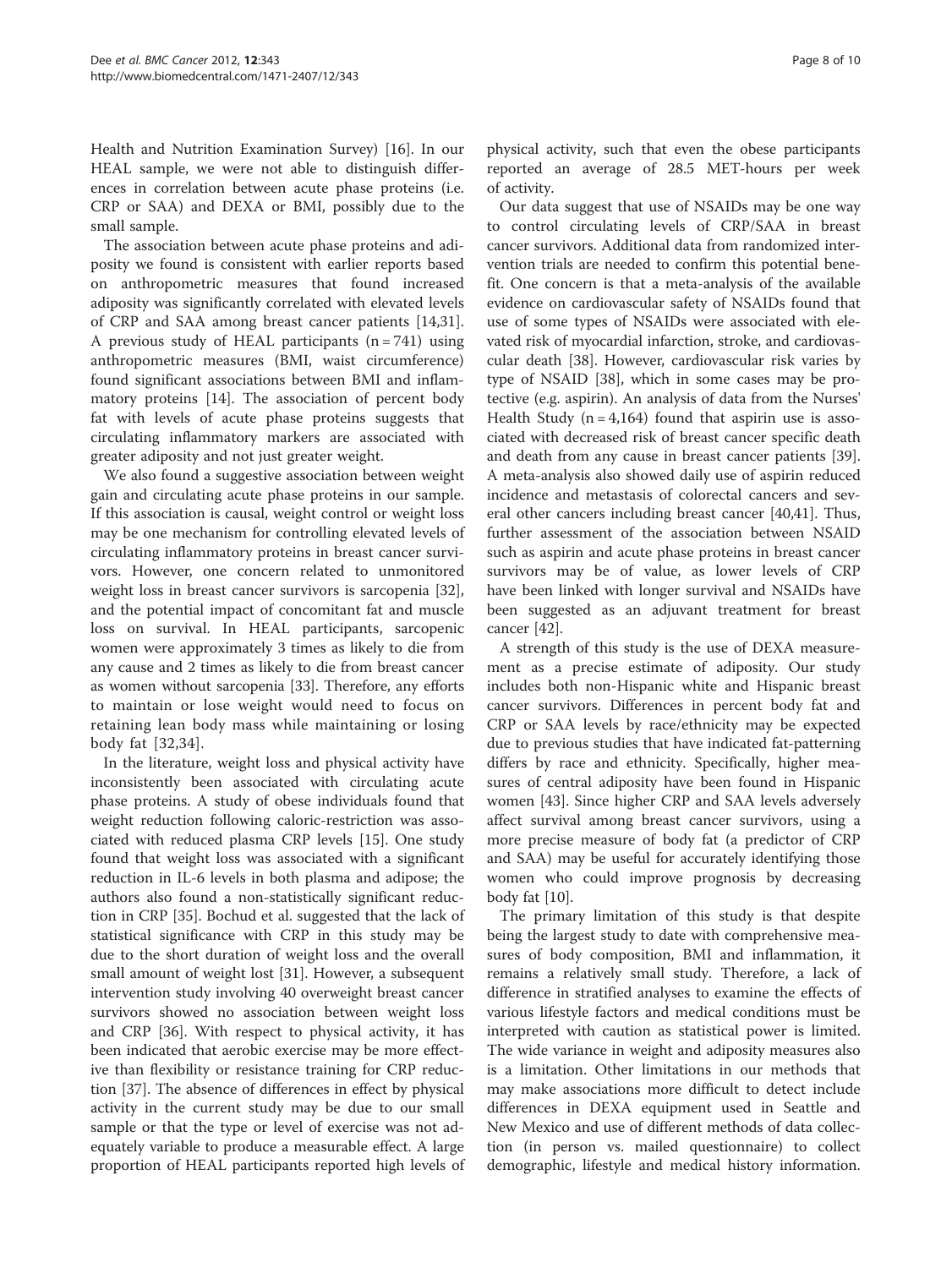<span id="page-8-0"></span>However, the impact of study center was evaluated as a covariate in all models and women from a range of BMI and percent body fat levels were measured at each center.

## Conclusion

This analysis suggests that circulating CRP and SAA levels are positively associated with percent body fat and not just greater weight. Beyond a reduction in adiposity, changes in other modifiable factors, including weight control, or use of NSAIDs, may help to decrease levels of acute-phase inflammatory proteins. However, the potential benefits or risks of NSAIDs or weight control will require further evaluation and possible exploration in a randomized clinical trial. Assessment of the association between use of NSAIDs and survival time may be worthwhile as lower levels of CRP have been linked with longer breast cancer survival and NSAIDs have been suggested as an adjuvant treatment for breast cancer [[42](#page-9-0)].

#### Competing interests

The author(s) declare that they have no competing interests.

#### Authors' contributions

All authors contributed to the conception and design of this study and participated in the drafting of the manuscript. AD and RMC performed the statistical analyses. All authors read and approved the final manuscript.

#### Acknowledgements

This work was supported by National Cancer Institute SEER's Special Study: Weight, Physical Activity, Diet and Breast Cancer Prognosis Study (Health, Eating, Activity, and Lifestyle Study (HEAL)) NO1-PC-35139. This project has been supported with funds from the National Institutes of Health: National Cancer Institute Contract N01-CN-75036-20, N01-CN-05228, N01-PC-67010, U54-CA116847, R25-CA94880, No. N01-PC-35139 for the Los Angeles HEAL Study; National Institutes of Health Grant No. M01-RR-00037; University of New Mexico Grant No. NCRR M01-RR-0997; National Cancer Institute grant CA 116848 for the USC Center for Transdisciplinary Research on Energetics and Cancer and National Institute of Child Health and Human Development Contract N01-HD-3-3175 for the Women's CARE Study; and California Department of Health Services Grant No. 050Q-8709-S1528. The collection of California cancer incidence data providing the patient base for this publication was supported by the California Department of Health Services as part of the statewide cancer reporting program mandated by California Health and Safety Code Section 103885. The ideas and opinions expressed herein are those of the authors, and no endorsement by the State of California, Department of Health Services is intended or should be inferred.

#### Author details

<sup>1</sup>Department of Preventive Medicine, Room 418D 2001 Soto Street, MC9239, Los Angeles, CA 90089, USA. <sup>2</sup>Division of Public Health Sciences, Fred Hutchinson Cancer Research Center, Seattle, WA 98109, USA. <sup>3</sup>Office of Cancer Survivorship, Division of Cancer Control and Population Sciences, National Cancer Institute/NIH/DHHS, Bethesda, MD, USA. <sup>4</sup>Applied Research Program, Division of Cancer Control and Population Sciences, National Cancer Institute, Bethesda, MD 20892, USA. <sup>5</sup>Department of Epidemiology and Population Health, School of Public Health and Information Science, University of Louisville, Louisville, KY 40202, USA. <sup>6</sup>Division of Cancer Etiology, Department of Population Sciences, Beckman Research Institute, City of Hope, Duarte, CA 91010, USA.

#### Received: 7 November 2011 Accepted: 15 July 2012 Published: 8 August 2012

#### References

- Hirschfield GM, Pepys MB: C-reactive protein and cardiovascular disease: new insights from an old molecule. QJM 2003, 96(11):793–807.
- 2. Visser M, Bouter LM, McQuillan GM, Wener MH, Harris TB: Elevated Creactive protein levels in overweight and obese adults. JAMA 1999, 282(22):2131–2135.
- 3. Das UN: Is obesity an inflammatory condition? Nutrition 2001, 17(11–12):953–966.
- 4. Bullo M, Garcia-Lorda P, Peinado-Onsurbe J, Hernandez M, Del Castillo D, Argiles JM, Salas-Salvado J: TNFalpha expression of subcutaneous adipose tissue in obese and morbid obese females: relationship to adipocyte LPL activity and leptin synthesis. Int J Obes Relat Metab Disord 2002, 26(5):652–658.
- 5. Mohamed-Ali V, Pinkney JH, Coppack SW: Adipose tissue as an endocrine and paracrine organ. Int J Obes Relat Metab Disord 1998, 22(12):1145–1158.
- 6. Heinrich PC, Castell JV, Andus T: Interleukin-6 and the acute phase response. Biochem J 1990, 265(3):621–636.
- 7. Coussens LM, Werb Z: Inflammation and cancer. Nature 2002, 420(6917):860–867.
- 8. Mantovani A, Allavena P, Sica A, Balkwill F: Cancer-related inflammation. Nature 2008, 454(7203):436–444.
- 9. Il'yasova D, Colbert LH, Harris TB, Newman AB, Bauer DC, Satterfield S, Kritchevsky SB: Circulating levels of inflammatory markers and cancer risk in the health aging and body composition cohort. Cancer Epidemiol Biomarkers Prev 2005, 14(10):2413–2418.
- 10. Pierce BL, Ballard-Barbash R, Bernstein L, Baumgartner RN, Neuhouser ML, Wener MH, Baumgartner KB, Gilliland FD, Sorensen BE, McTiernan A, et al: Elevated Biomarkers of Inflammation Are Associated With Reduced Survival Among Breast Cancer Patients. J Clin Oncol 2009, 27(21):3437–3444.
- 11. O'Hanlon DM, Lynch J, Cormican M, Given HF: The acute phase response in breast carcinoma. Anticancer Res 2002, 22(2B):1289-1293.
- 12. McTiernan A, Rajan KB, Tworoger SS, Irwin M, Bernstein L, Baumgartner R, Gilliland F, Stanczyk FZ, Yasui Y, Ballard-Barbash R: Adiposity and sex hormones in postmenopausal breast cancer survivors. J Clin Oncol 2003, 21(10):1961–1966.
- 13. Nguyen XM, Lane J, Smith BR, Nguyen NT: Changes in inflammatory biomarkers across weight classes in a representative US population: a link between obesity and inflammation. J Gastrointest Surg 2009, 13(7):1205–1212.
- 14. Pierce BL, Neuhouser ML, Wener MH, Bernstein L, Baumgartner RN, Ballard-Barbash R, Gilliland FD, Baumgartner KB, Sorensen B, McTiernan A, et al: Correlates of circulating C-reactive protein and serum amyloid A concentrations in breast cancer survivors. Breast Cancer Res Treat 2009, 114(1):155–167.
- 15. Tchernof A, Nolan A, Sites CK, Ades PA, Poehlman ET: Weight loss reduces C-reactive protein levels in obese postmenopausal women. Circulation 2002, 105(5):564–569.
- 16. Flegal KM, Shepherd JA, Looker AC, Graubard BI, Borrud LG, Ogden CL, Harris TB, Everhart JE, Schenker N: Comparisons of percentage body fat, body mass index, waist circumference, and waist-stature ratio in adults. Am J Clin Nutr 2009, 89(2):500-508.
- 17. Neovius M, Hemmingsson E, Freyschuss B, Udden J: Bioelectrical impedance underestimates total and truncal fatness in abdominally obese women. Obesity (Silver Spring) 2006, 14(10):1731–1738.
- 18. Daling JR, Malone KE, Doody DR, Johnson LG, Gralow JR, Porter PL: Relation of body mass index to tumor markers and survival among young women with invasive ductal breast carcinoma. Cancer 2001, 92(4):720–729.
- 19. Irwin ML, Crumley D, McTiernan A, Bernstein L, Baumgartner R, Gilliland FD, Kriska A, Ballard-Barbash R: Physical activity levels before and after a diagnosis of breast carcinoma: the Health, Eating, Activity, and Lifestyle (HEAL) study. Cancer 2003, 97(7):1746–1757.
- 20. Irwin ML, McTiernan A, Bernstein L, Gilliland FD, Baumgartner R, Baumgartner K, Ballard-Barbash R: Physical activity levels among breast cancer survivors. Med Sci Sports Exerc 2004, 36(9):1484–1491.
- 21. Oates MK: The Use of DXA for Total Body Composition Analysis Part I. SCAN<sup>®</sup> Newsletter 2007, 13(2):2.